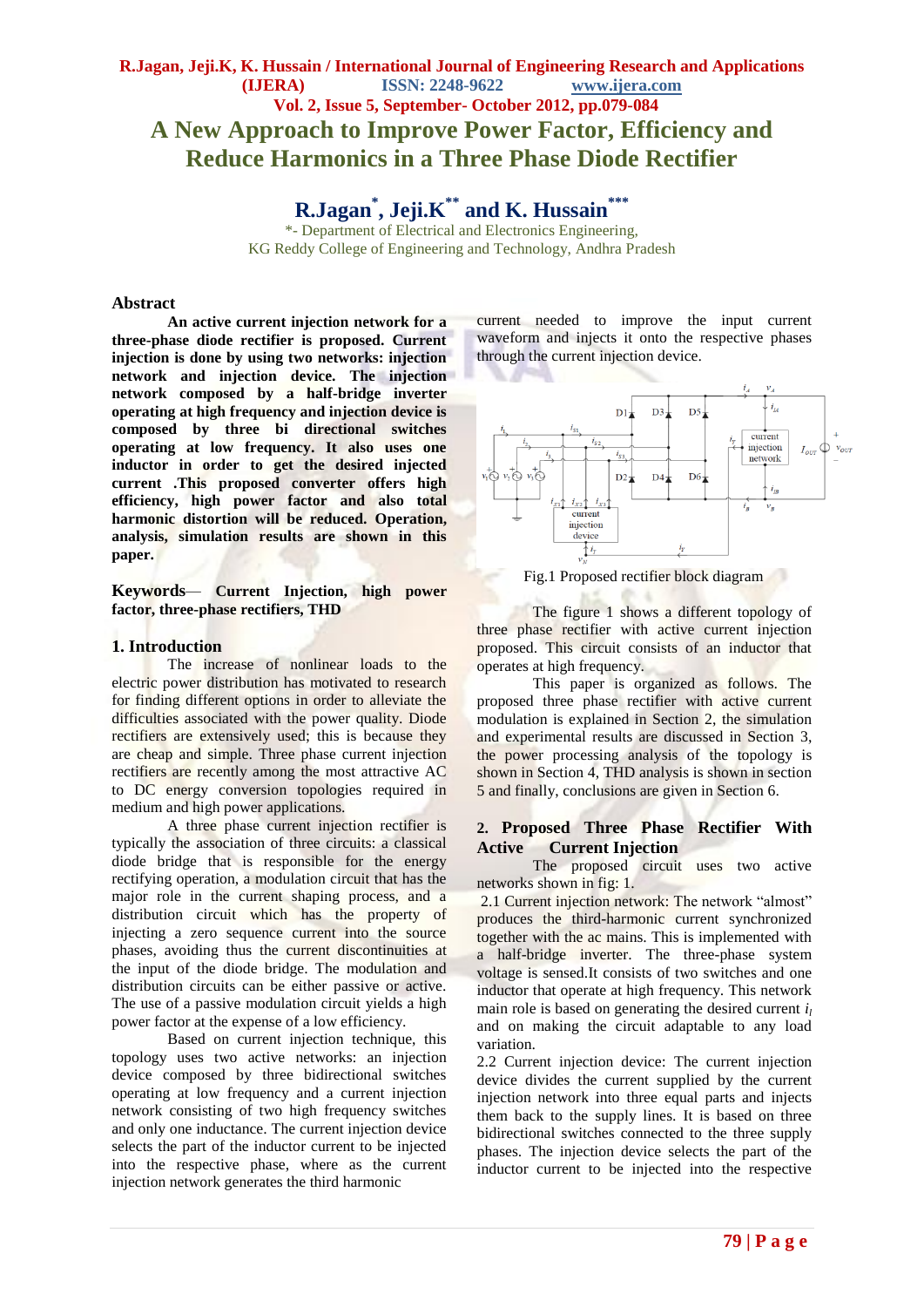phase. The related switches operate at low frequency equal to the double of the source supply frequency.



Fig 2: Waveforms of the proposed converter

Fig 2 shows the waveforms of proposed network for one phase. Just a single device is turned on at a time; however a small overlap between the control signals of the switches is needed in order to avoid over voltages due to the inductor topology.

Switches sequence command in the injection network indicated in given table 1 for intervals between 0° and 180°. Intervals between 180° and 360° could be deduced similar to the first demicycle.

| <b>Interval</b>     | $\dot{\iota}_v$ | <b>State of</b><br>$S_1$ | <b>State</b><br>оf<br>$S_2$ | <b>State of</b><br>$S_3$ |
|---------------------|-----------------|--------------------------|-----------------------------|--------------------------|
| $[0^0 - 30^0]$      | $i_1 = i_{1i}$  | ON                       | <b>OFF</b>                  |                          |
| $[30^0 \cdot 90^0]$ | $i_3 = i_{3i}$  | <b>OFF</b>               | <b>OFF</b>                  | <b>ON</b>                |
| $[90^0 - 150^0]$    | $i_2=i_{2i}$    | <b>OFF</b>               | <b>ON</b>                   | OFF                      |
| $[150^0 - 180^0]$   | $i_1=i_{1i}$    | <b>ON</b>                | <b>OFF</b>                  | <b>OFF</b>               |

**Table 1. Sequence of command for S1, S2, S3** 

# 2.3 **Control strategy**:

## **2.31 Current injection network:**

Current injection network implemented with a half bridge inverter consisting of two IGBT"s with the load of an inductor.

Figure 3 shows the circuit of half bridge inverter.



Figure 3 Half bridge inverter

When  $Q_1$  switches off at maximum positive current, the inductive voltage  $v<sub>L</sub>$  reverses its polarity, the voltage rises above  $V_{b2}$  and forward biases  $D_2$ , allowing the decay of current until load current zero, when  $Q_2$  will start the flow of current in the negative direction. When the negative current reaches its maximum value,  $Q_2$  switches off,  $v_L$  reverses, rising above  $V_{b1}$  and forward biasing diode  $D_1$ , until load current zero.  $Q_1$  will then allow current to grow in the positive direction and the cycle is repeated. In figure 4, the current will ramp up and ramp down in response to switching.



Fig 4 waveform of the half bridge inverter

Current injection device:

The switching current injection device is represented in figure 5. It consists of three switches commanded by a logic control. Every switch is turned on when the specified phase are unconnected to the diode bridge; therefore the current in each phase doesn"t present a discontinuity after injection.



Fig.5. Switching current injection device

The control signals for the switches in the current injection device shown in figure 6.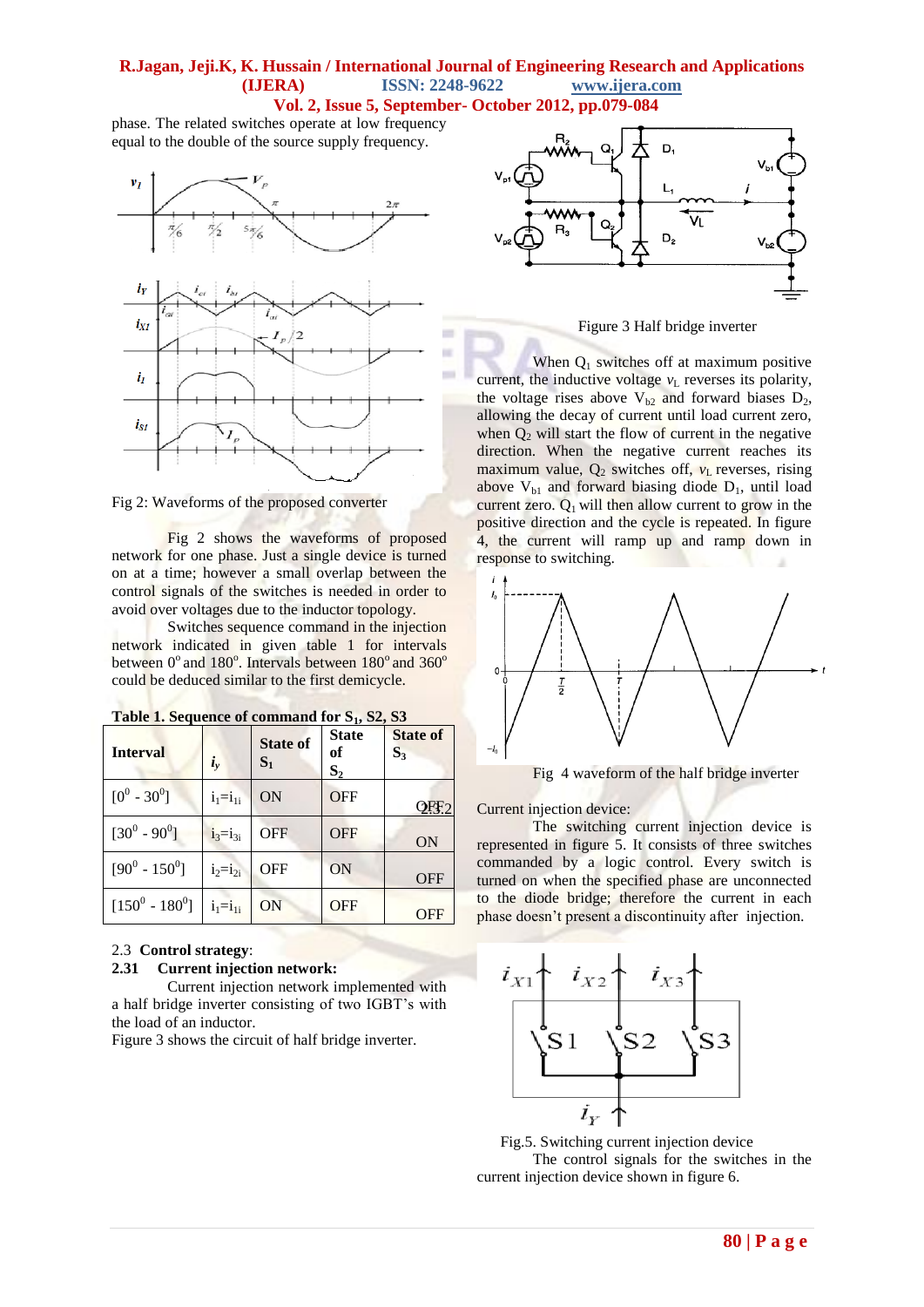### 2.4 **Control signals for injection device**:

2.4.1 During  $0 - \pi/6$  Radians: The current required by the injection device for phase "a" is proportional to the respective phase input voltage. This current is the same with that of the current injection network during this time. The other two phase voltages have zero current demanded by the injection network. The rectifier current during this time is zero. Then, the required current from the voltage source is the same with the current demanded by the injection device.



Fig.6. control signals for the switches in the current injection device

2.4.2 During  $\pi/6 - \pi/2$  Radians: The current demanded from the injection device by phase "a" is zero during this time. The current of the injection network *il* is now injected to phase "c." The rectifier current during this time is different to zero. The current demanded from the phase "a" voltage source is the same with that required by the rectifier

2.4.3 During  $\pi/2$  –  $5\pi/6$  Radians: The required current by the injection device for phase "a" is zero during this time. The current of the injection network *il* is now injected to phase "b." The rectifier current during this time is different to zero for phase "a." Then, the required current from the voltage source is the same with that demanded by the rectifier.

2.4.4 During  $5\pi/6 - \pi$  Radians: The required current by the injection device from phase "a" is proportional to the respective-phase input voltage. This current is, again, the current injection network during this time. The rectifier current during this time is zero. Furthermore, again, the required current to the voltage source is the same with that demanded by the injection device.

2.4.5 During the Following  $\pi$  Radians: The converter operation during the negative semicycle of phase "a" is similar to the positive semicycle.

The circuit of current injection device is shown below.



Fig. 7 control signals for injection device

### **3**. **Simulation Results**

The system was mathematically simulated on Simpower System Matlab. The phase-to-neutral RMS-voltage is 127 V, the mains frequency is 60 Hz, the resistive load has a value of 61  $\Omega$ , the adopted switching frequency is 100 kHz, and the inductor's value is 6.22 mH.



Fig. 8 Simulation results of pulse sequence.

In the given fig.9 represents the simulink diagram for the proposed converter and fig.10 represents the output waveforms with current injection for phase  $a$ .



Fig. 9 Simulink diagram for proposed converter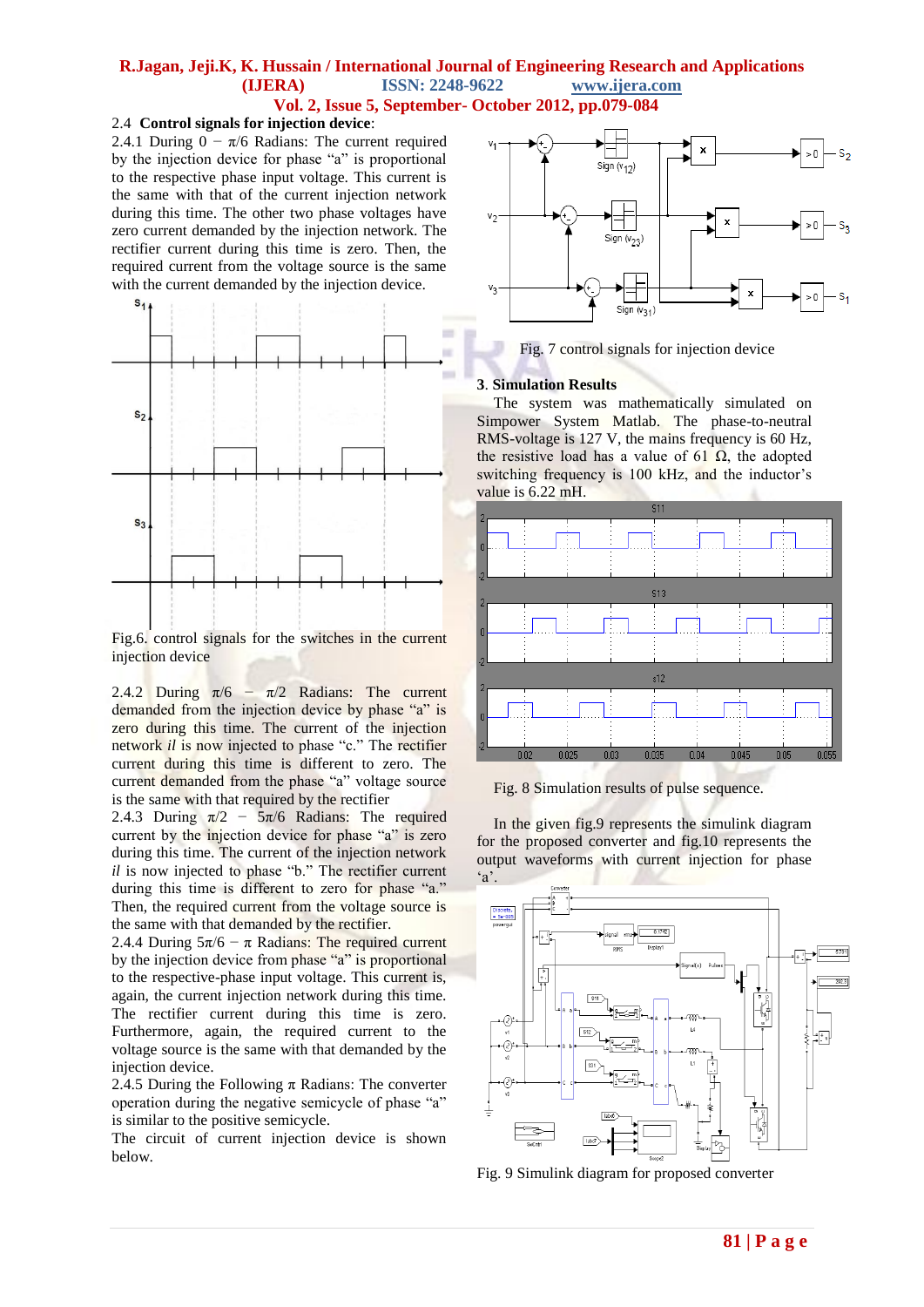

Fig 10 output waveforms with current injection for phase 'a'

In fig10 Vabc is the 3phase input waveform

having the magnitude of  $120^* \sqrt{2}$  v. The plot of *Ia* is the current flowing through the phase "a" in the diode rectifier. The injected current which is injected in to the phase current is also shown in fig10. After injecting the resultant current is modulated current is also shown in fig10.

# **4. Power Processing Of The Converter**

Power flow representation of the converter is shown in given figure



Fig. 11 power flow diagram of converter.

The converter has the important feature that only part of the power released to the load is processed by the injection and shaping networks. Part of the energy is processed by the three-phase rectifier; type another part (*k*) is processed by the networks.

The three-phase rectifier losses are negligible, *Pin* is obtained as

$$
P_{in} = (1 - K)Po + \frac{kP_o}{\eta_n}
$$

(1)

By solving the above equation the efficiency is

$$
\eta = \frac{P_o}{P_{in}} = \frac{1}{1 - k \left(1 - \frac{1}{\eta}\right)}
$$
\n(2)

The rate *k* is around 3.7%, and considering the network efficiency of 80%, the efficiency obtained for the complete system is 99%.

The processed power by the injection and shaping networks can be estimated with

$$
\frac{kp_o}{\eta_n} = 3 \frac{1}{T} \int_{-T/2}^{T/2} v_a i_a dt.
$$

(3)

(4)

Where *T* is the period of the input voltage and  $i_a$  is the current demanded by the network. By solving the above equation.

$$
\frac{kp_0}{\eta} = 3V_p I_p \left(\frac{1}{6} - \sqrt{3}\frac{1}{4\Pi}\right)
$$

Where  $I_p = 3V_p/2R$ .

The output power of a three-phase rectifier is  $(1.6554V_p)^2$ 

$$
P_0 = \frac{(1.6334V_P)}{R}
$$

(5)

Using (4) and (5) obtains the rate of the processed energy

$$
K = \eta_n \frac{3}{1.8269} \left( \frac{1}{6} - \sqrt{3} \frac{1}{4 \Pi} \right) = 0.0473 \eta_n
$$

(6)

When the efficiency *η* takes a value of 80%, the percentage *k* is 3.7%.

From equations (2) and (6), the efficiency of the system is obtained as a function of injection and shaping network efficiency

$$
\eta = \frac{P_0}{P_{in}} = \frac{1}{1 - 0.0473(\eta_n - 1)}
$$
(7)

If  $\eta_n$  is reduced, the system efficiency is even quite acceptable because the rate of the processed energy is minimum. For example, if we consider *ηn* equal to 60%, the efficiency of the system is 98%; this becomes a high efficiency for the whole converter. If we draw the graph between converter efficiency and complete system efficiency we can observe the high efficiency. The power factor is improved to 0.99.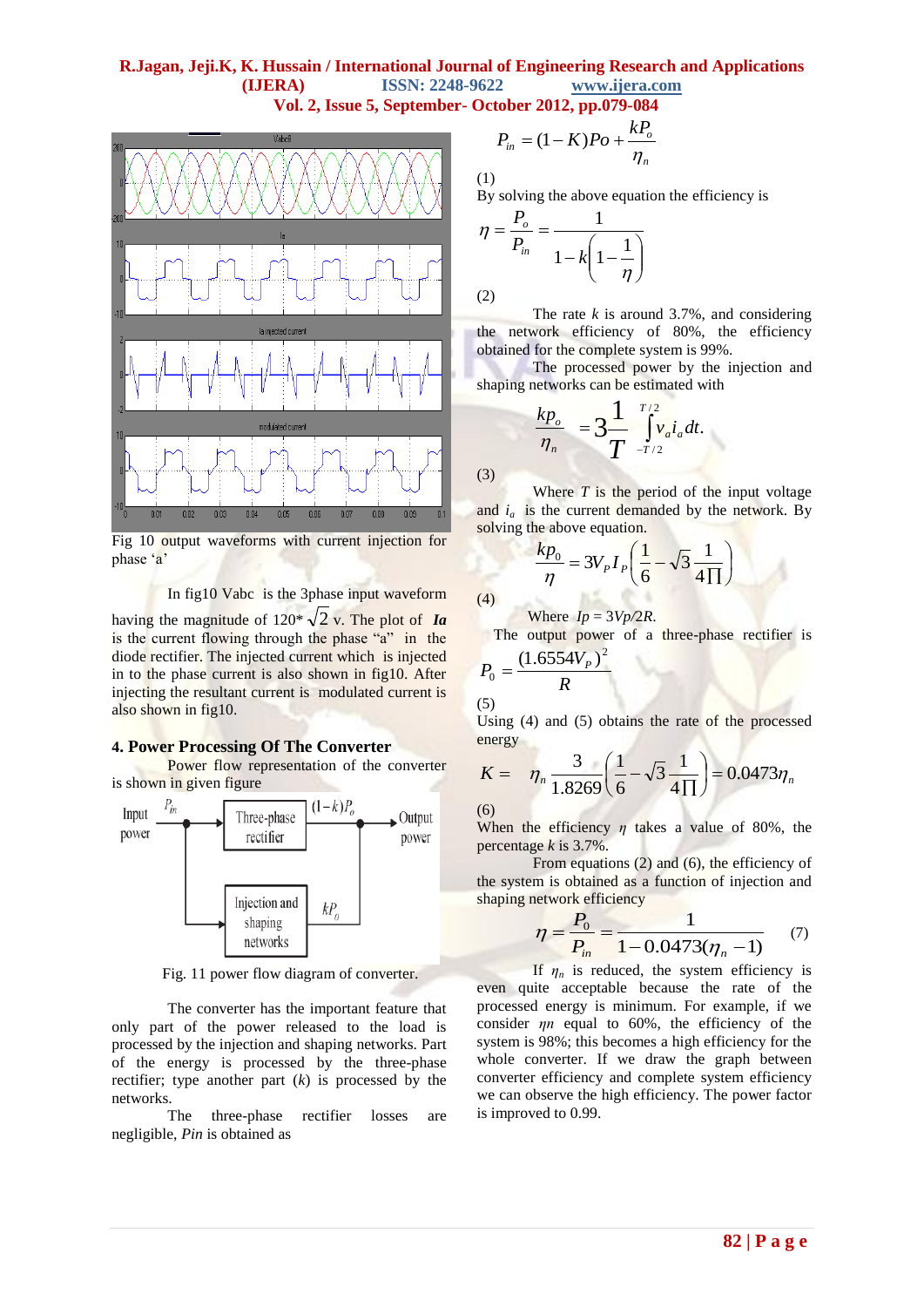





Fig 13: graph between k and  $\eta_n$ 





Fig 14. FFT analysis before current injection

The fig 12 shows that the harmonic order before current injection in the diode rectifier. The THD value is 54.6% . However ,this THD can be

reduced to 22.44% by current injection in to the diode rectifier.this is shown in the fig13.



Fig15. . FFT analysis after current injection

#### **6. Conclusion**

This project has offered a different method to alleviate the harmonic content of a three-phase diode rectifier. A system with two active networks was suggested, with the first one for generating the modulated injecting current and the second one for injecting the current to the ac mains.

The injection networks of the proposed converter do not process all the power delivered to the load, resulting in a very efficient alternative. By introducing this active topology the system efficiency is improved to 99%, the power factor is increased to 0.99 and THD is reduced from 54.6% to 22%.As the converter is active, it can be adapted to different operating points. These results were verified through simulation experiments using the Simpower tool of Matlab/Simulink.

#### **References**

- [1] C. Qiao and K. M. Smedley, Jan./Feb.2002, "A general three phase PFC controller for rectifiers with a series-connected dualboost topology", *IEEE Trans. Industry Applications*,vol.38,No.1, pp. 137-148.
- [2] I. Ashida and J. Itoh, March 2008, "A novel three-phase PFC rectifier using a harmonic current injection method", *IEEE Trans. Power Electronics*, vol.23, No.2, pp. 715- 722.
- [3] J. W. Kolar and F. C. Zach, 1997, "A novel three-phase utility interface minimizing line current harmonics of high-power telecommunications rectifier modules",